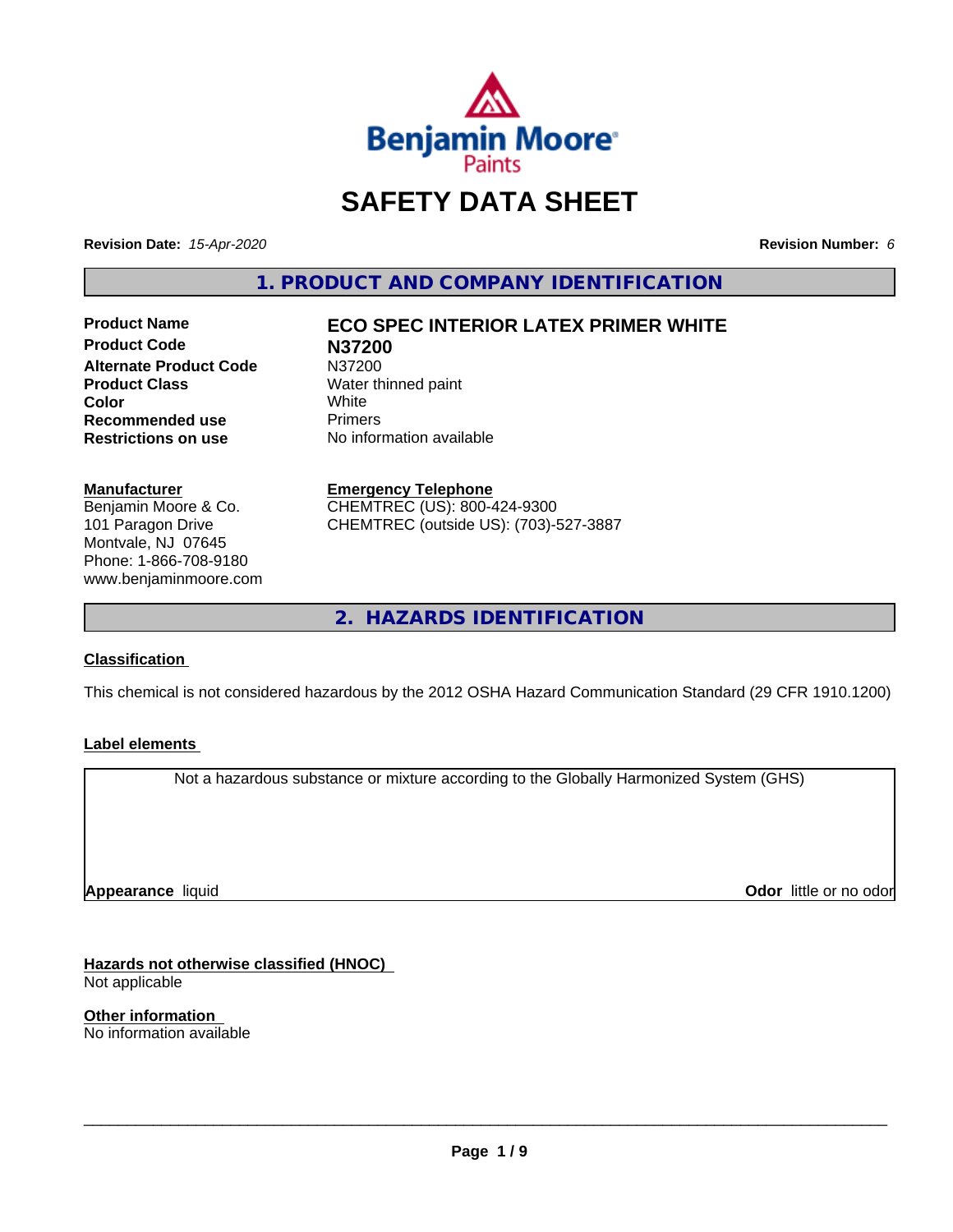#### **3. COMPOSITION INFORMATION ON COMPONENTS**

| <b>Chemical name</b>            | <b>CAS No.</b> | Weight-%      |
|---------------------------------|----------------|---------------|
| Titanium dioxide                | 13463-67-7     | $10 -$<br>-15 |
| Kaolin, calcined                | 92704-41-1     | - 10          |
| Sodium C14-C16 olefin sulfonate | 68439-57-6     | - 0.5         |

|                                                  | 4. FIRST AID MEASURES                                                                                    |
|--------------------------------------------------|----------------------------------------------------------------------------------------------------------|
| <b>General Advice</b>                            | No hazards which require special first aid measures.                                                     |
| <b>Eye Contact</b>                               | Rinse thoroughly with plenty of water for at least 15 minutes and consult a<br>physician.                |
| <b>Skin Contact</b>                              | Wash off immediately with soap and plenty of water while removing all<br>contaminated clothes and shoes. |
| <b>Inhalation</b>                                | Move to fresh air. If symptoms persist, call a physician.                                                |
| Ingestion                                        | Clean mouth with water and afterwards drink plenty of water. Consult a physician<br>if necessary.        |
| <b>Most Important</b><br><b>Symptoms/Effects</b> | None known.                                                                                              |
| <b>Notes To Physician</b>                        | Treat symptomatically.                                                                                   |

**5. FIRE-FIGHTING MEASURES**

| <b>Suitable Extinguishing Media</b>                                              | Use extinguishing measures that are appropriate to local<br>circumstances and the surrounding environment.                                   |
|----------------------------------------------------------------------------------|----------------------------------------------------------------------------------------------------------------------------------------------|
| Protective equipment and precautions for firefighters                            | As in any fire, wear self-contained breathing apparatus<br>pressure-demand, MSHA/NIOSH (approved or equivalent)<br>and full protective gear. |
| <b>Specific Hazards Arising From The Chemical</b>                                | Closed containers may rupture if exposed to fire or<br>extreme heat.                                                                         |
| Sensitivity to mechanical impact                                                 | No.                                                                                                                                          |
| Sensitivity to static discharge                                                  | No.                                                                                                                                          |
| <b>Flash Point Data</b><br>Flash point (°F)<br>Flash Point (°C)<br><b>Method</b> | Not applicable<br>Not applicable<br>Not applicable                                                                                           |
| <b>Flammability Limits In Air</b>                                                |                                                                                                                                              |
| Lower flammability limit:                                                        | Not applicable                                                                                                                               |
|                                                                                  |                                                                                                                                              |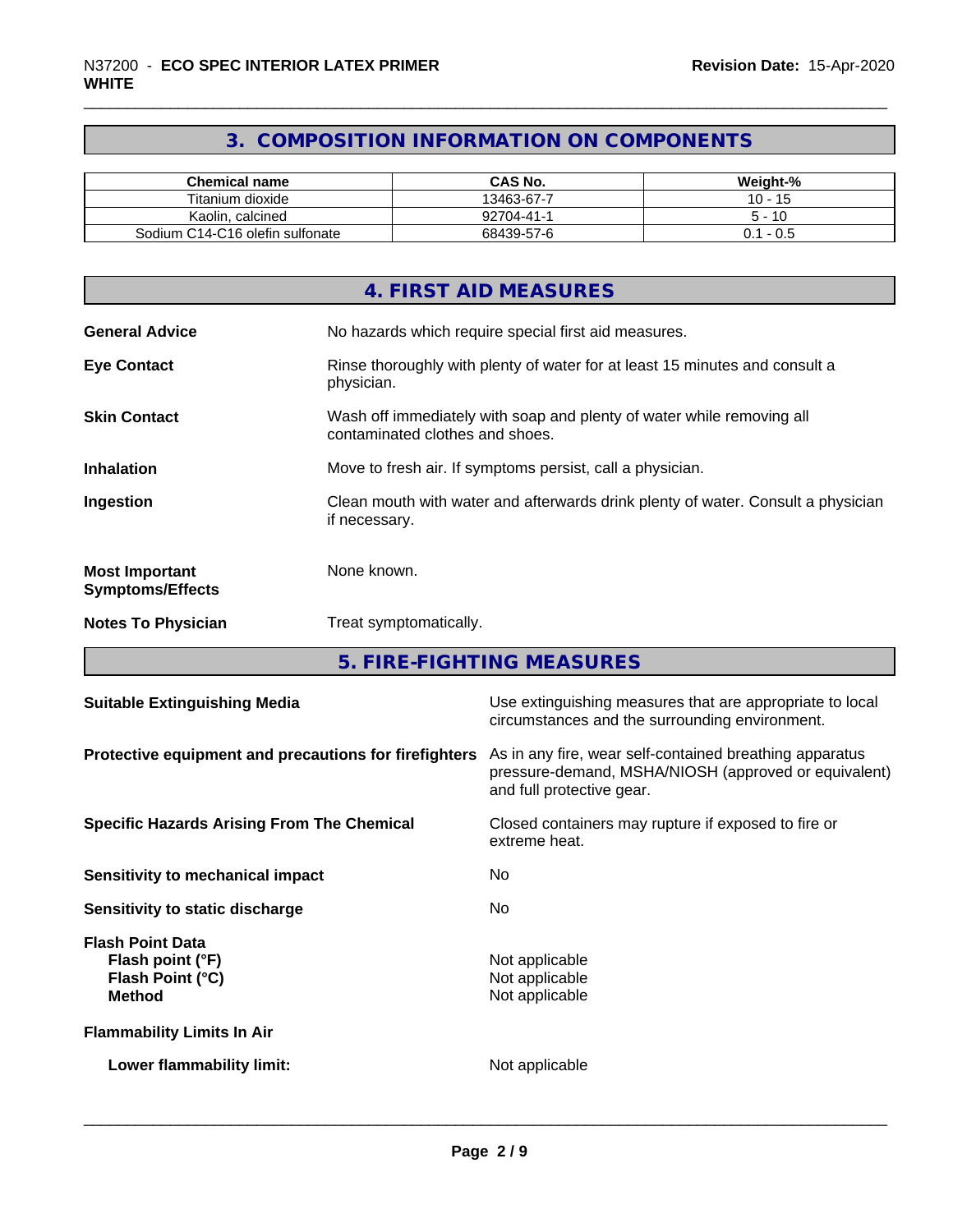# **Upper flammability limit:** Not applicable **NFPA Health:** 1 **Flammability:** 0 **Instability:** 0 **Special:** Not Applicable

#### **NFPA Legend**

- 0 Not Hazardous
- 1 Slightly
- 2 Moderate
- 3 High
- 4 Severe

*The ratings assigned are only suggested ratings, the contractor/employer has ultimate responsibilities for NFPA ratings where this system is used.*

*Additional information regarding the NFPA rating system is available from the National Fire Protection Agency (NFPA) at www.nfpa.org.*

#### **6. ACCIDENTAL RELEASE MEASURES**

| <b>Personal Precautions</b>      | Avoid contact with skin, eyes and clothing. Ensure adequate ventilation.                                                                                                         |  |  |
|----------------------------------|----------------------------------------------------------------------------------------------------------------------------------------------------------------------------------|--|--|
| <b>Other Information</b>         | Prevent further leakage or spillage if safe to do so.                                                                                                                            |  |  |
| <b>Environmental precautions</b> | See Section 12 for additional Ecological Information.                                                                                                                            |  |  |
| <b>Methods for Cleaning Up</b>   | Soak up with inert absorbent material. Sweep up and shovel into suitable<br>containers for disposal.                                                                             |  |  |
|                                  | 7. HANDLING AND STORAGE                                                                                                                                                          |  |  |
| <b>Handling</b>                  | Avoid contact with skin, eyes and clothing. Avoid breathing vapors, spray mists or<br>sanding dust. In case of insufficient ventilation, wear suitable respiratory<br>equipment. |  |  |
| <b>Storage</b>                   | Keep container tightly closed. Keep out of the reach of children.                                                                                                                |  |  |

**Incompatible Materials** No information available

#### **8. EXPOSURE CONTROLS/PERSONAL PROTECTION**

#### **Exposure Limits**

| $ -$                                                                  | .<br>. .               | <b>DEI</b><br>$\mathbf{r}$<br>--         |
|-----------------------------------------------------------------------|------------------------|------------------------------------------|
| $\overline{\phantom{a}}$<br>∣ita<br>$\sim$<br>dioxide<br>יי<br>,,,,,, | <b>TWA</b><br>.<br>. . | $\overline{\phantom{a}}$<br>$M_{\rm{L}}$ |

#### **Legend**

ACGIH - American Conference of Governmental Industrial Hygienists Exposure Limits OSHA - Occupational Safety & Health Administration Exposure Limits N/E - Not Established

**Engineering Measures** Ensure adequate ventilation, especially in confined areas.

 $\overline{\phantom{a}}$  ,  $\overline{\phantom{a}}$  ,  $\overline{\phantom{a}}$  ,  $\overline{\phantom{a}}$  ,  $\overline{\phantom{a}}$  ,  $\overline{\phantom{a}}$  ,  $\overline{\phantom{a}}$  ,  $\overline{\phantom{a}}$  ,  $\overline{\phantom{a}}$  ,  $\overline{\phantom{a}}$  ,  $\overline{\phantom{a}}$  ,  $\overline{\phantom{a}}$  ,  $\overline{\phantom{a}}$  ,  $\overline{\phantom{a}}$  ,  $\overline{\phantom{a}}$  ,  $\overline{\phantom{a}}$ 

#### **Personal Protective Equipment**

| <b>Eye/Face Protection</b> | Safety glasses with side-shields.          |
|----------------------------|--------------------------------------------|
| <b>Skin Protection</b>     | Protective gloves and impervious clothing. |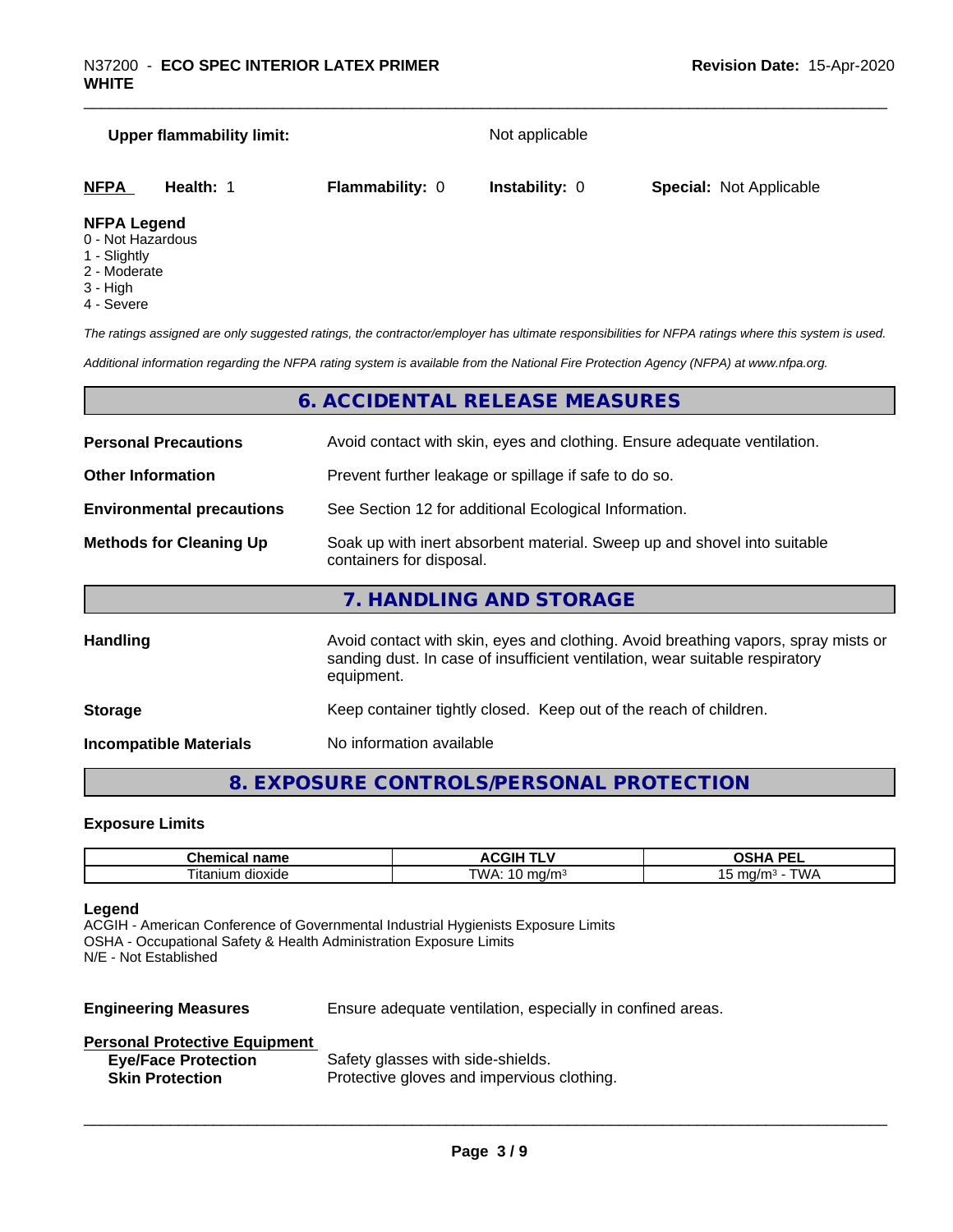| <b>Respiratory Protection</b> | In case of insufficient ventilation wear suitable respiratory equipment.                                                            |
|-------------------------------|-------------------------------------------------------------------------------------------------------------------------------------|
| <b>Hygiene Measures</b>       | Avoid contact with skin, eyes and clothing. Remove and wash contaminated<br>clothing before re-use. Wash thoroughly after handling. |

#### **9. PHYSICAL AND CHEMICAL PROPERTIES**

**Appearance** liquid<br> **Appearance** liquid<br> **Odor Odor Odor** little or no odor<br> **Odor Threshold Containery of the Containery of the Containery of the Containery of the Containery of the Containery of the Containery of the Containery of the Containery of the Container Density (lbs/gal)** 9.8 - 10.2 **Specific Gravity** 1.16 - 1.21 **pH** No information available **Viscosity (cps)** No information available **Solubility(ies)**<br> **Solubility**<br> **Water solubility**<br> **Water solubility Evaporation Rate No information available No information available Vapor pressure** No information available **Vapor density No information available No** information available **Wt. % Solids** 35 - 45 **Vol. % Solids Wt. % Volatiles** 55 - 65 **Vol. % Volatiles** 65 - 75 **VOC Regulatory Limit (g/L)** 0 **Boiling Point (°F)** 212 **Boiling Point (°C)** 100 **Freezing point (°F)** 32 **Freezing Point (°C)**<br> **Flash point (°F)**<br> **Flash point (°F)**<br> **Point (°F)**<br> **Point (°F)**<br> **Point (°F)**<br> **Point (°F) Flash point (°F)**<br> **Flash Point (°C)**<br> **Flash Point (°C)**<br> **C Flash Point (°C) Method**<br> **Flammability (solid, gas)**<br> **Example 2018** Not applicable **Flammability (solid, gas)** Not applicable<br> **Upper flammability limit:** Not applicable **Upper flammability limit: Lower flammability limit:**<br> **Autoignition Temperature (°F)** Not applicable havailable available **Autoignition Temperature (°F) Autoignition Temperature (°C)** No information available **Decomposition Temperature (°F)** No information available **Decomposition Temperature (°C)** No information available **Partition coefficient Contract Contract Contract Contract Contract Contract Contract Contract Contract Contract Contract Contract Contract Contract Contract Contract Contract Contract Contract Contract Contract Contract** 

**No information available No information available** 

#### **10. STABILITY AND REACTIVITY**

| <b>Reactivity</b>                       | Not Applicable                           |
|-----------------------------------------|------------------------------------------|
| <b>Chemical Stability</b>               | Stable under normal conditions.          |
| <b>Conditions to avoid</b>              | Prevent from freezing.                   |
| <b>Incompatible Materials</b>           | No materials to be especially mentioned. |
| <b>Hazardous Decomposition Products</b> | None under normal use.                   |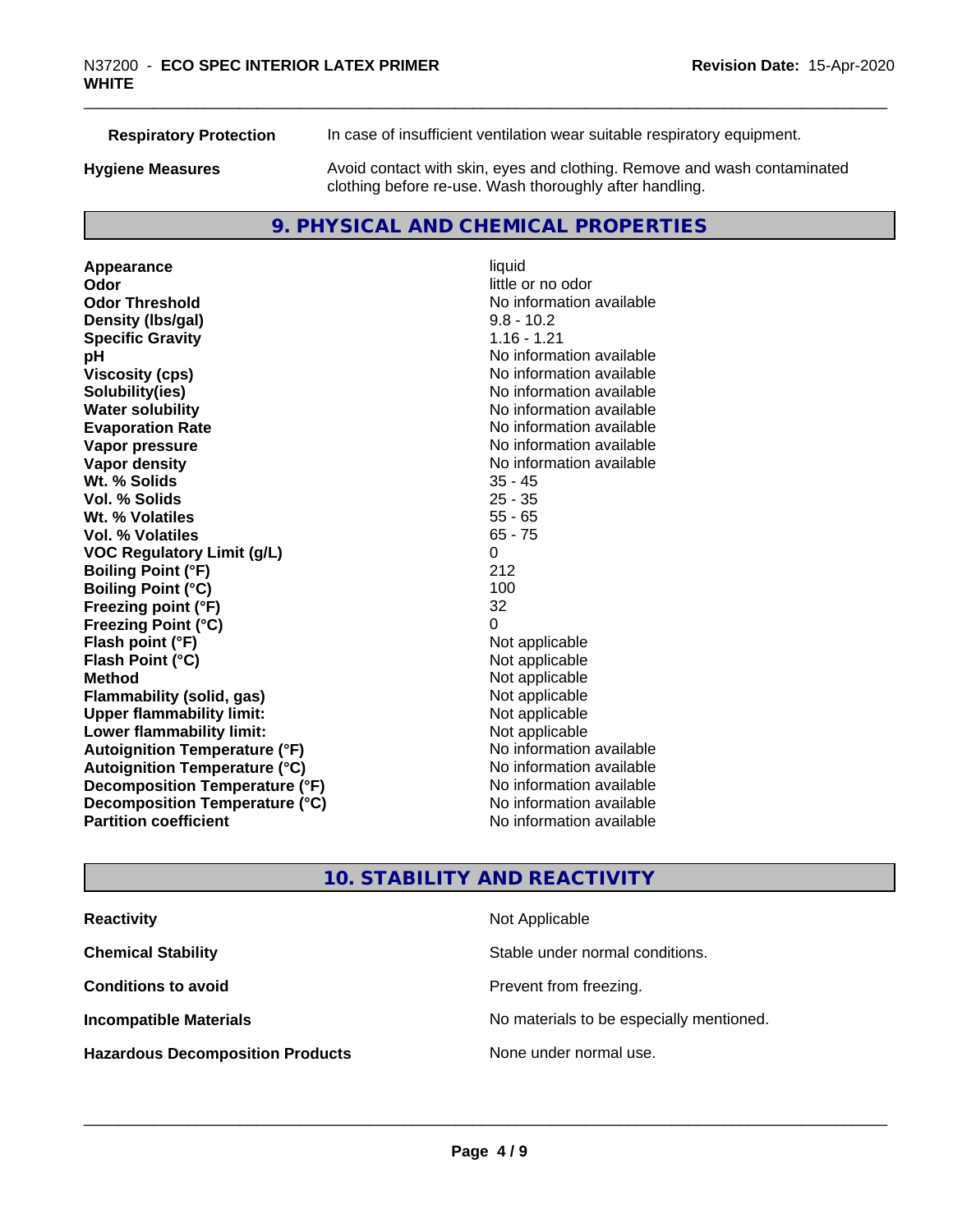# **Possibility of hazardous reactions** None under normal conditions of use.

#### **11. TOXICOLOGICAL INFORMATION**

| <b>Product Information</b>                                                                                                                                                                                                                                                                                                |                                                                                                                                                                                                                                                                                                                                                                                                                                                                                                                         |
|---------------------------------------------------------------------------------------------------------------------------------------------------------------------------------------------------------------------------------------------------------------------------------------------------------------------------|-------------------------------------------------------------------------------------------------------------------------------------------------------------------------------------------------------------------------------------------------------------------------------------------------------------------------------------------------------------------------------------------------------------------------------------------------------------------------------------------------------------------------|
| Information on likely routes of exposure                                                                                                                                                                                                                                                                                  |                                                                                                                                                                                                                                                                                                                                                                                                                                                                                                                         |
| <b>Principal Routes of Exposure</b>                                                                                                                                                                                                                                                                                       | Eye contact, skin contact and inhalation.                                                                                                                                                                                                                                                                                                                                                                                                                                                                               |
| <b>Acute Toxicity</b>                                                                                                                                                                                                                                                                                                     |                                                                                                                                                                                                                                                                                                                                                                                                                                                                                                                         |
| <b>Product Information</b>                                                                                                                                                                                                                                                                                                | No information available                                                                                                                                                                                                                                                                                                                                                                                                                                                                                                |
|                                                                                                                                                                                                                                                                                                                           | Symptoms related to the physical, chemical and toxicological characteristics                                                                                                                                                                                                                                                                                                                                                                                                                                            |
| <b>Symptoms</b>                                                                                                                                                                                                                                                                                                           | No information available                                                                                                                                                                                                                                                                                                                                                                                                                                                                                                |
|                                                                                                                                                                                                                                                                                                                           | Delayed and immediate effects as well as chronic effects from short and long-term exposure                                                                                                                                                                                                                                                                                                                                                                                                                              |
| Eye contact<br><b>Skin contact</b><br><b>Inhalation</b><br>Ingestion<br><b>Sensitization</b><br><b>Neurological Effects</b><br><b>Mutagenic Effects</b><br><b>Reproductive Effects</b><br><b>Developmental Effects</b><br><b>Target organ effects</b><br><b>STOT - single exposure</b><br><b>STOT - repeated exposure</b> | May cause slight irritation.<br>Substance may cause slight skin irritation. Prolonged or repeated contact may dry<br>skin and cause irritation.<br>May cause irritation of respiratory tract.<br>Ingestion may cause gastrointestinal irritation, nausea, vomiting and diarrhea.<br>No information available<br>No information available.<br>No information available.<br>No information available.<br>No information available.<br>No information available.<br>No information available.<br>No information available. |
| Other adverse effects<br><b>Aspiration Hazard</b>                                                                                                                                                                                                                                                                         | No information available.<br>No information available                                                                                                                                                                                                                                                                                                                                                                                                                                                                   |

#### **Numerical measures of toxicity**

#### **The following values are calculated based on chapter 3.1 of the GHS document**

**ATEmix (oral)** 21136 mg/kg

#### **Component Information**

| Chemical name                                 | Oral LD50             | Dermal LD50          | Inhalation LC50 |
|-----------------------------------------------|-----------------------|----------------------|-----------------|
| Titanium dioxide<br>13463-67-7                | $> 10000$ mg/kg (Rat) |                      |                 |
| Kaolin, calcined<br>92704-41-1                | $>$ 2000 mg/kg (Rat)  |                      |                 |
| Sodium C14-C16 olefin sulfonate<br>68439-57-6 | $= 2220$ mg/kg (Rat)  | > 740 mg/kg (Rabbit) |                 |

#### **Chronic Toxicity**

#### **Carcinogenicity**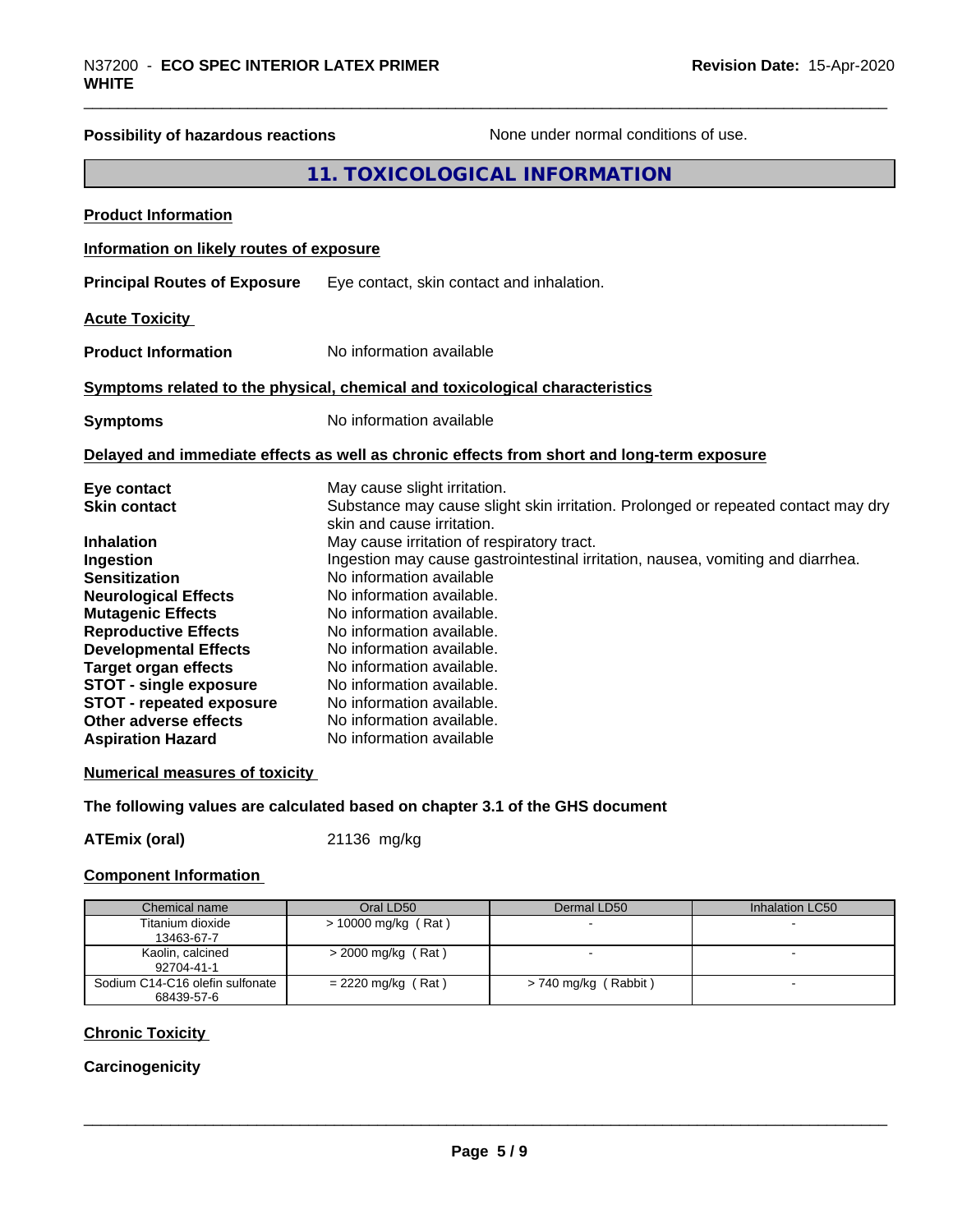*The information below indicateswhether each agency has listed any ingredient as a carcinogen:.*

| <b>Chemical</b><br>name | <b>IARC</b>                    | <b>NTP</b> | <b>OSHA</b> |
|-------------------------|--------------------------------|------------|-------------|
|                         | . .<br>2B<br>Possible<br>Human |            | Listed<br>. |
| dioxide<br>⊺itanium     | Carcinogen                     |            |             |

• Although IARC has classified titanium dioxide as possibly carcinogenic to humans (2B), their summary concludes: "No significant exposure to titanium dioxide is thought to occur during the use of products in which titanium dioxide is bound to other materials, such as paint."

#### **Legend**

IARC - International Agency for Research on Cancer NTP - National Toxicity Program OSHA - Occupational Safety & Health Administration

**12. ECOLOGICAL INFORMATION**

#### **Ecotoxicity Effects**

The environmental impact of this product has not been fully investigated.

#### **Product Information**

#### **Acute Toxicity to Fish**

No information available

#### **Acute Toxicity to Aquatic Invertebrates**

No information available

#### **Acute Toxicity to Aquatic Plants**

No information available

#### **Persistence / Degradability**

No information available.

#### **Bioaccumulation**

No information available.

#### **Mobility in Environmental Media**

No information available.

#### **Ozone**

No information available

#### **Component Information**

#### **Acute Toxicity to Fish**

Titanium dioxide  $LC50:$  > 1000 mg/L (Fathead Minnow - 96 hr.)

#### **Acute Toxicity to Aquatic Invertebrates**

No information available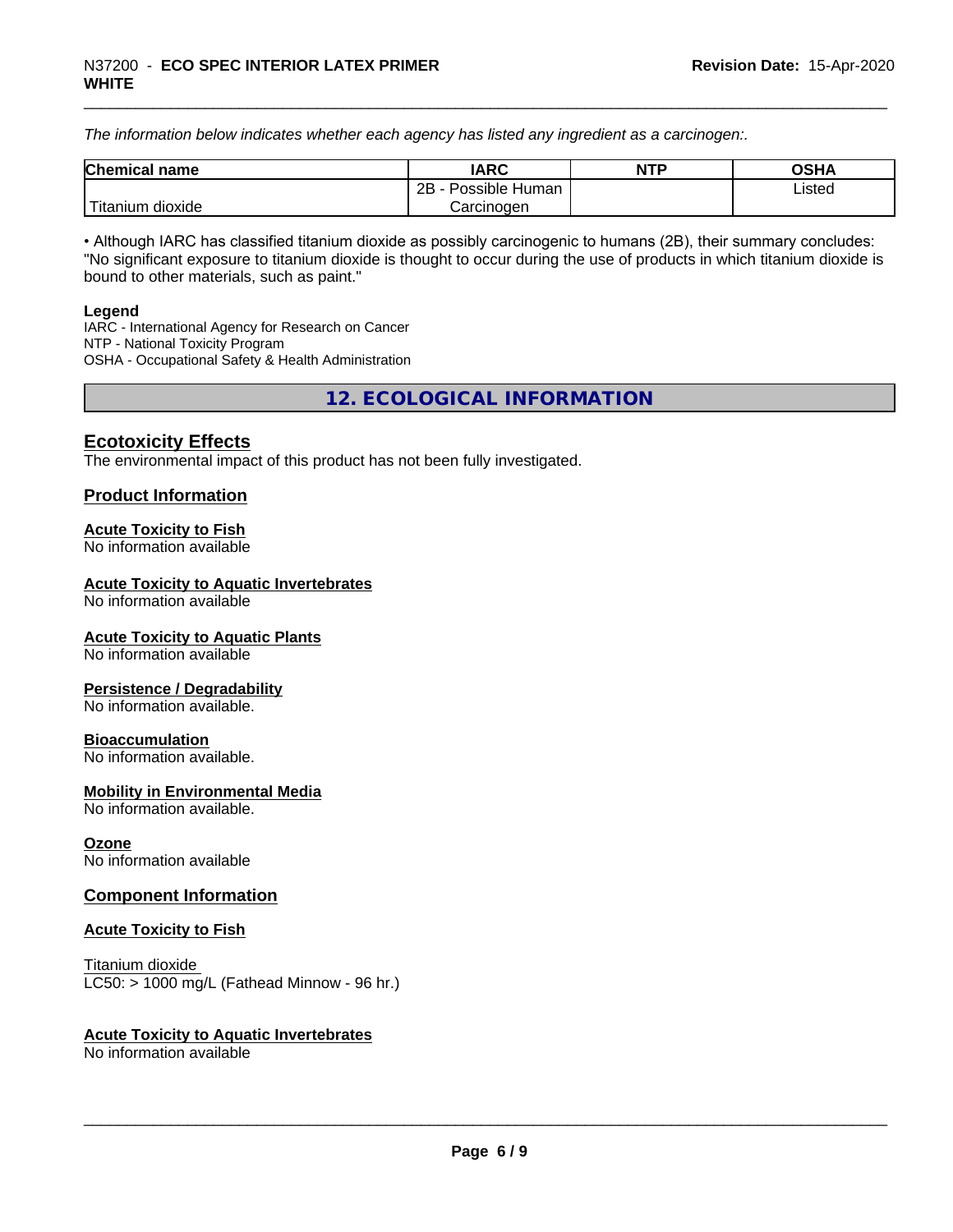#### **Acute Toxicity to Aquatic Plants**

No information available

|                              | 13. DISPOSAL CONSIDERATIONS                                                                                                                                                                                               |
|------------------------------|---------------------------------------------------------------------------------------------------------------------------------------------------------------------------------------------------------------------------|
| <b>Waste Disposal Method</b> | Dispose of in accordance with federal, state, and local regulations. Local<br>requirements may vary, consult your sanitation department or state-designated<br>environmental protection agency for more disposal options. |
|                              | 14. TRANSPORT INFORMATION                                                                                                                                                                                                 |
| <b>DOT</b>                   | Not regulated                                                                                                                                                                                                             |
| <b>ICAO/IATA</b>             | Not regulated                                                                                                                                                                                                             |
| <b>IMDG/IMO</b>              | Not regulated                                                                                                                                                                                                             |
|                              | 15. REGULATORY INFORMATION                                                                                                                                                                                                |

#### **International Inventories**

| <b>TSCA: United States</b> | Yes - All components are listed or exempt. |
|----------------------------|--------------------------------------------|
| <b>DSL: Canada</b>         | Yes - All components are listed or exempt. |

#### **Federal Regulations**

| SARA 311/312 hazardous categorization |    |  |
|---------------------------------------|----|--|
| Acute health hazard                   | Nο |  |
| Chronic Health Hazard                 | Nο |  |
| Fire hazard                           | Nο |  |
| Sudden release of pressure hazard     | N٥ |  |

Reactive Hazard No

#### **SARA 313**

Section 313 of Title III of the Superfund Amendments and Reauthorization Act of 1986 (SARA). This product contains a chemical or chemicals which are subject to the reporting requirements of the Act and Title 40 of the Code of Federal Regulations, Part 372:

*None*

**Clean Air Act,Section 112 Hazardous Air Pollutants (HAPs) (see 40 CFR 61)**

This product contains the following HAPs:

*None*

#### **US State Regulations**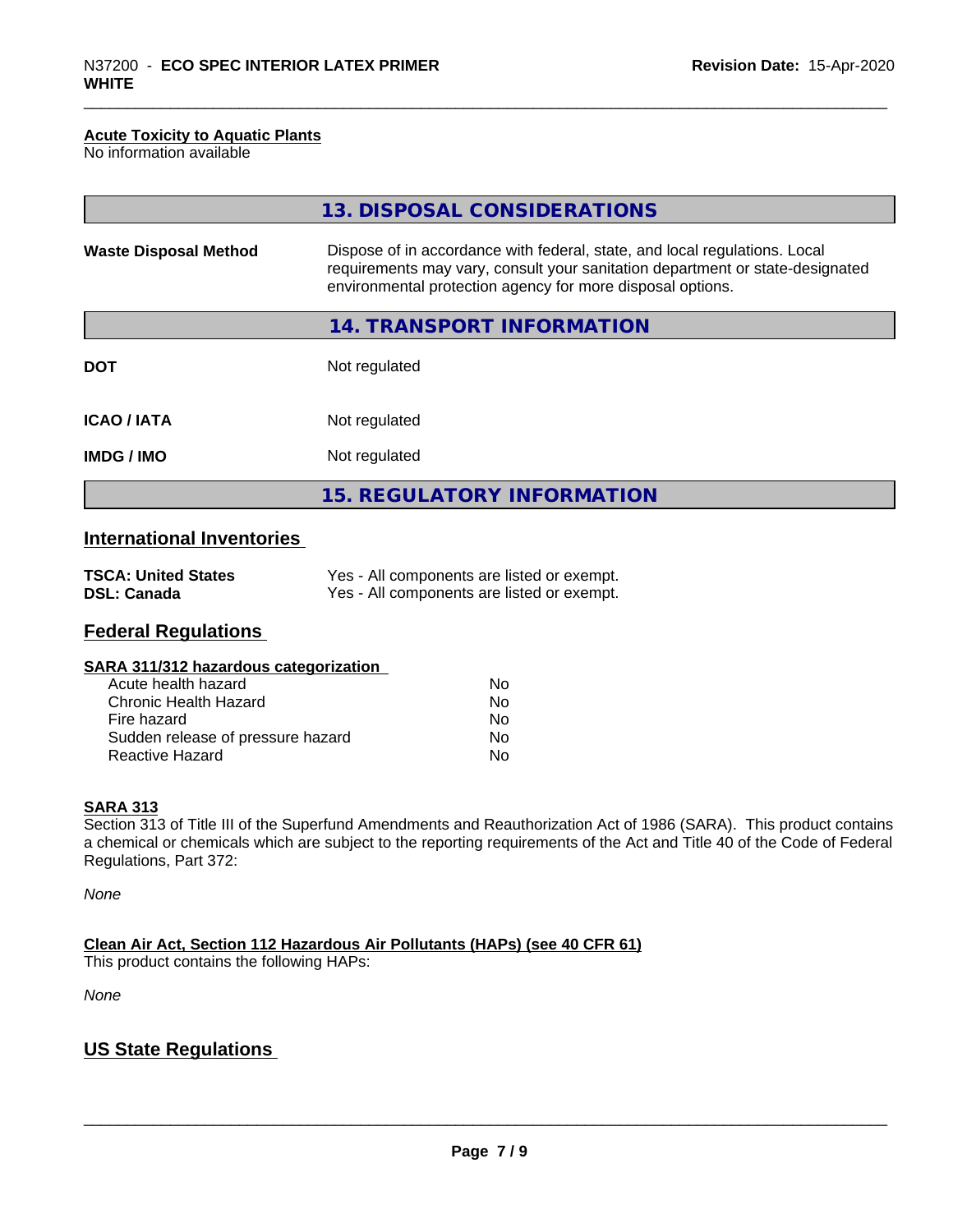#### **California Proposition 65**

### **AN** WARNING: Cancer and Reproductive Harm– www.P65warnings.ca.gov

#### **State Right-to-Know**

| <b>Chemical</b><br>name | Mas<br>sachusetts | <b>Jersev</b><br><b>New</b> | าnsvlvania |
|-------------------------|-------------------|-----------------------------|------------|
| dioxide<br>l itanıum    |                   |                             |            |
| Diatomaceous earth      |                   |                             |            |

**Legend**

X - Listed

| <b>16. OTHER INFORMATION</b> |           |                                                                            |                      |          |  |
|------------------------------|-----------|----------------------------------------------------------------------------|----------------------|----------|--|
|                              |           |                                                                            |                      |          |  |
| HMIS -                       | Health: 1 | <b>Flammability: 0</b>                                                     | <b>Reactivity: 0</b> | $PPE: -$ |  |
| <b>HMIS Legend</b>           |           |                                                                            |                      |          |  |
| 0 - Minimal Hazard           |           |                                                                            |                      |          |  |
| 1 - Slight Hazard            |           |                                                                            |                      |          |  |
| 2 - Moderate Hazard          |           |                                                                            |                      |          |  |
| 3 - Serious Hazard           |           |                                                                            |                      |          |  |
| 4 - Severe Hazard            |           |                                                                            |                      |          |  |
| * - Chronic Hazard           |           |                                                                            |                      |          |  |
|                              |           | X - Consult your supervisor or S.O.P. for "Special" handling instructions. |                      |          |  |

*Note: The PPE rating has intentionally been left blank. Choose appropriate PPE that will protect employees from the hazards the material will present under the actual normal conditions of use.*

*Caution: HMISÒ ratings are based on a 0-4 rating scale, with 0 representing minimal hazards or risks, and 4 representing significant hazards or risks. Although HMISÒ ratings are not required on MSDSs under 29 CFR 1910.1200, the preparer, has chosen to provide them. HMISÒ ratings are to be used only in conjunction with a fully implemented HMISÒ program by workers who have received appropriate HMISÒ training. HMISÒ is a registered trade and service mark of the NPCA. HMISÒ materials may be purchased exclusively from J. J. Keller (800) 327-6868.*

 **WARNING!** If you scrape, sand, or remove old paint, you may release lead dust. LEAD IS TOXIC. EXPOSURE TO LEAD DUST CAN CAUSE SERIOUS ILLNESS, SUCH AS BRAIN DAMAGE, ESPECIALLY IN CHILDREN. PREGNANT WOMEN SHOULD ALSO AVOID EXPOSURE. Wear a NIOSH approved respirator to control lead exposure. Clean up carefully with a HEPA vacuum and a wet mop. Before you start, find out how to protect yourself and your family by contacting the National Lead Information Hotline at 1-800-424-LEAD or log on to www.epa.gov/lead.

| <b>Prepared By</b>      | <b>Product Stewardship Department</b><br>Benjamin Moore & Co.<br>101 Paragon Drive<br>Montvale, NJ 07645<br>800-225-5554 |
|-------------------------|--------------------------------------------------------------------------------------------------------------------------|
| <b>Revision Date:</b>   | 15-Apr-2020                                                                                                              |
| <b>Revision Summary</b> | Not available                                                                                                            |

Disclaimer